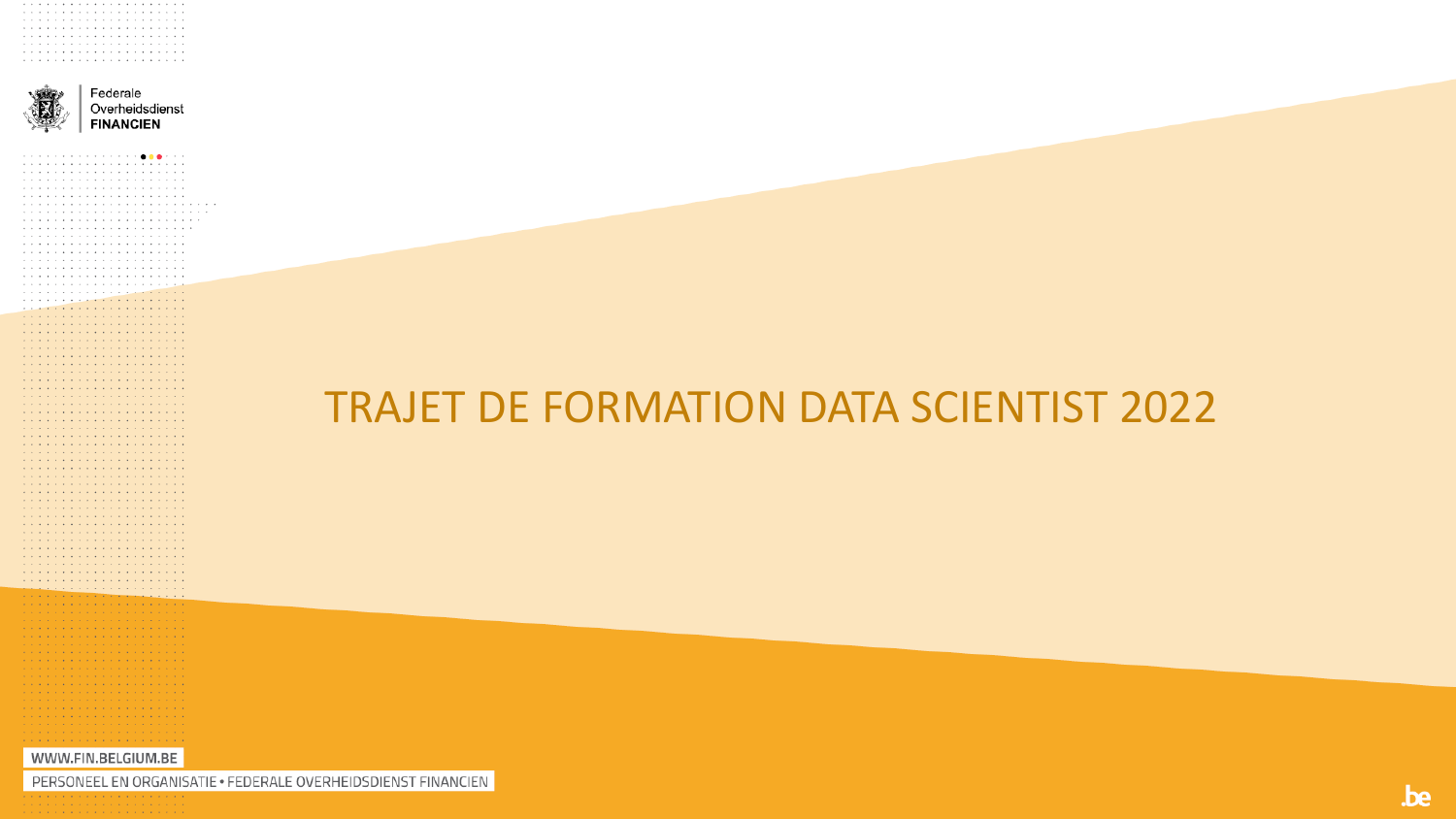### QUOI?

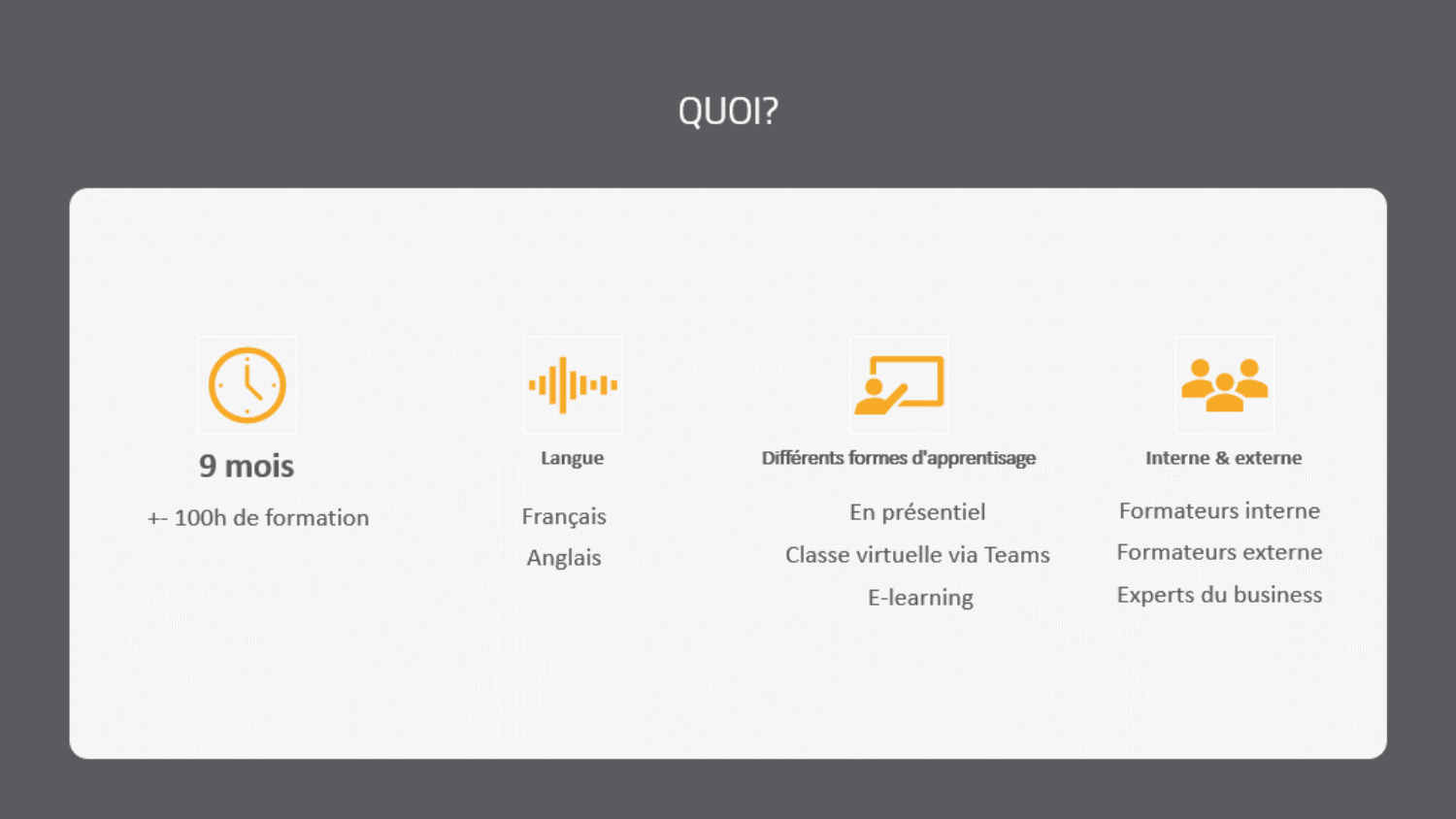#### MOIS<sub>1</sub>

| Federale                            | <b>Formation</b>                             | <b>Contenu</b>                                                                                                                                                                                             | <b>Durée</b>   | <b>Forme d'apprentissage</b> |
|-------------------------------------|----------------------------------------------|------------------------------------------------------------------------------------------------------------------------------------------------------------------------------------------------------------|----------------|------------------------------|
| Overheidsdienst<br><b>FINANCIEN</b> | <b>Business Process Managem</b><br>ent (BPM) | Qu'est-ce qu'un processus ?<br>Qu'est-ce que le BPM ?<br>Les rôles au sein du BPM<br>Niveaux des processus<br><b>BPMN - Symboles et exemples</b>                                                           | 3h             | <b>Digitale</b>              |
|                                     | Introduction à la gestion<br>du changement   | Théories et principes de la gestion du<br>changement<br>Cadre de changement et de communication<br><b>Outils</b><br>Importance de la gestion du changement                                                 | 2h             | E-learning                   |
|                                     | Formation de base ICT                        | Concepts, méthodes et langages<br>de programmation<br>Architecture des logiciels et bases de données<br>Infrastructure, développement et mise<br>en œuvre<br>Contrôle d'accès et sécurité des applications | $5x$ 2h        | <b>Digitale</b>              |
|                                     | <b>RGDP</b>                                  | Privacy<br><b>RGDP</b><br><b>Fiches DAM</b>                                                                                                                                                                | 1 <sub>h</sub> | E-learning                   |

#### WWW.FIN.BELGIUM.BE

. The contract of the contract of the contract of the contract of the contract of the contract of the contract of the contract of the contract of the contract of the contract of the contract of the contract of the contrac 

. . . . . . . . . . . . . . . . . . . . . . . .  $\alpha$  , and a set of the set of the  $\alpha$ . . . . . . . . . . . . . . . . . . . . . . . . . . . . . . . . . . . .  $\mathcal{A}$  , and the set of the set of the  $\mathcal{A}$ . The contract of the contract  $\alpha$ . . . . . . . . . . . . . . . . . . . . . . . . . . . . . . . . . . . . . . . . . . . . . . . . . . . . . . . . . . . . . . . . . . . . . . . . . . . . . . . . . . . . . . . . . . . . . . . . The contract of the contract  $\alpha$  $\sim$  and  $\sim$  and  $\sim$  and  $\sim$  and  $\sim$ . The contract of the contract of  $\mathcal{A}$  $\sim$  and  $\sim$  and  $\sim$  and  $\sim$  and  $\sim$ . . . . . . . . . . . . . . . . . . . . . . . . . . . . . . . . . . . . . . . . . . . . . . . . . . . . . . . . . . . . . . . . . . . . . . . . . . . . . . . . . . . . . . . . . . . . . . . . contract and a series of . . . . . . . . . . . . the company of the company . . . . . . . . . . . . the company of the company . . . . . . . . . . . . . . . . . . . . . . . . . . . . . . . . . . . . . The contract of the contract  $\alpha$ . . . . . . . . . . . . . . . . . . . . . . . . . . . . . . . . . . . . . . . . . . . . . . . . the company of the company . . . . . . . . . . . . the company of the company . . . . . . . . . . . .  $\alpha$  , and  $\alpha$  , and  $\alpha$  , and  $\alpha$  , and  $\alpha$ . . . . . . . . . . . . . The second contract of the second  $\alpha$  $\cdots \cdots \cdots \cdots \cdots \cdots \cdots \cdots \cdots$  $\alpha$  , and  $\alpha$  , and  $\alpha$  , and  $\alpha$  , and  $\alpha$ . . . . . . . . . . . . . . . . . . . . . . . . . . . . . . . . . . . . . . . . . . . . . . . . the second contract of the second . . . . . . . . . . . . the company of the company . . . . . . . . . . . . the company of the company . . . . . . . . . . . . the company of the company  $\cdots \cdots \cdots \cdots \cdots \cdots \cdots \cdots$ . The second contract is a set of  $\mathcal{A}$ . . . . . . . . . . . . . . . . . . . . . . . . <u> The Company of American State State State State State State State State State State State State State State State State State State State State State State State State State State State State State State State State Stat</u> . . . . . . . . . . and a series and the contract of the contract of contractor and contractor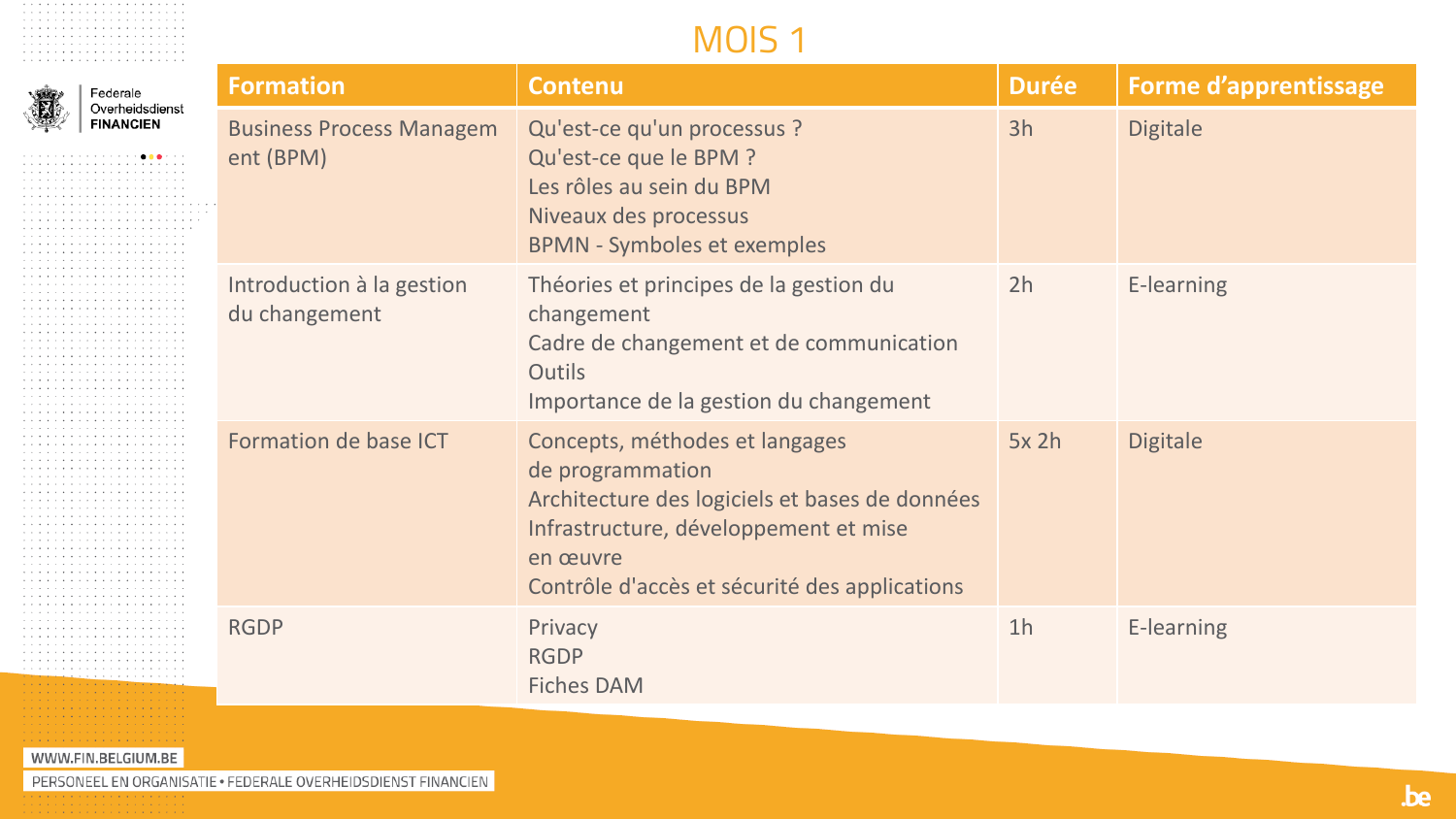#### MOIS 2

. The contract of the contract of the contract of the contract of the contract of the contract of the contract of the contract of the contract of the contract of the contract of the contract of the contract of the contrac . The contract of the contract of the contract of the contract of the contract of the contract of the contract of the contract of the contract of the contract of the contract of the contract of the contract of the contrac 

| Federale                                   | <b>Formation</b>                                        | <b>Contenu</b>                                                                                                                                                                                                          | <b>Durée</b>   | <b>Forme d'apprentissage</b> |
|--------------------------------------------|---------------------------------------------------------|-------------------------------------------------------------------------------------------------------------------------------------------------------------------------------------------------------------------------|----------------|------------------------------|
| Overheidsdienst<br><b>FINANCIEN</b>        | <b>PMFIN formation de base</b>                          | Introduction à la gestion de projet et à l'organisation du<br>projet PMFIN<br><b>Project Organisation</b><br>Pourquoi la gestion de projet ?<br><b>Projet Triangle</b><br>Cycle de vie du projet                        | 3h             | E-learning                   |
|                                            | Préparation des données                                 | Naming conventions<br>Remove noise<br>Handle missing data<br><b>Transforming variables</b><br>Remove highly correlated variables<br><b>Recoding of variables</b><br>Variable selection                                  | 1 <sub>h</sub> | E-learning                   |
|                                            | <b>SAS Enterprise Guide 1:</b><br>quering and reporting | Working with data in a project<br>Getting started with tasks<br><b>Creating simple queries</b><br><b>Creating summarized output</b><br>Using prompts in tasks and queries<br>Customizing and organizing project results | 2 jours        | Présentiel                   |
| WWW.FIN.BELGIUM.BE<br>PERSONEEL EN ORGANIS | <b>SAS Programming 1:</b><br><b>Essentials</b>          | Essentials<br><b>Accessing Data</b><br>Exploring and validating data<br>Preparing data<br>Analysing and reporting data<br><b>Exporting results</b><br>Using SQL in SAS                                                  | 3 jours        | Présentiel                   |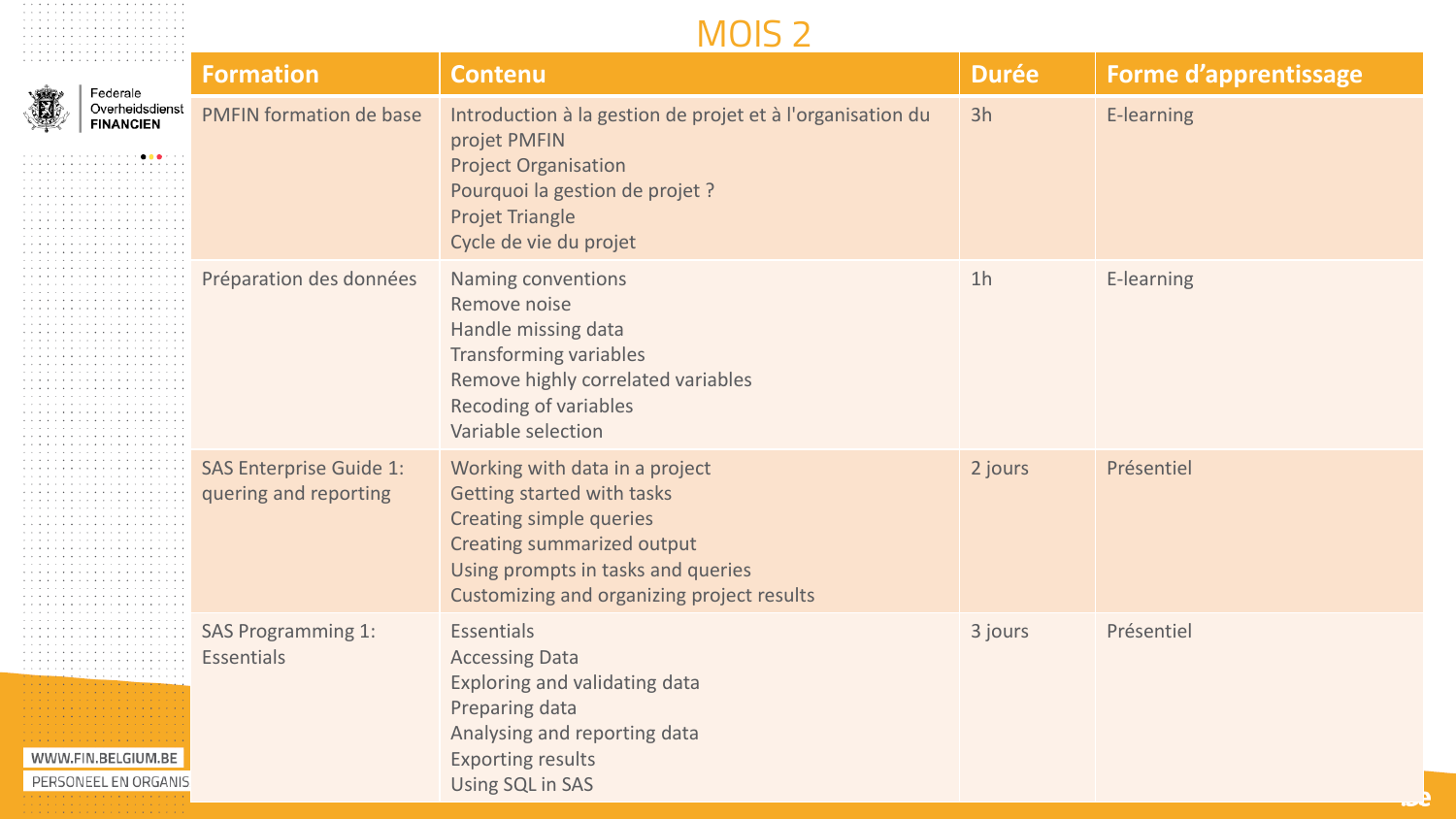. . . . . . . . . . . . . . . . . . . . . . . . . . . . . . . . . . . . . . . . . . . . . . . . . . . . . . . . . . . . . . . . . . . . . . . . . . . . . . . . . . . . . . . . . . . . . . . . . . . . . . . . . . . . . . . . . . . . . . . . . . . . . . . . . . . . . . . . . . . . . . . . . . . . . . . . . . . . . . . . . . . . . . . . . . . . . . . . . . . . . . . . . . . . . . . . . . . . . . . . . . . . . . . . . . . . . . . . . . . . . . . . . . . . . . . . . . . . . . . . . . The contract of the contract of the contract of the  $\mathcal{A}_1$ . . . . . . . . . . . . . . . . . . . . . . . . . . . . . . . . . . . . . . . . . . . . . . . . . . . . . . . . . . . . . . . . . . . . . . . . . . . . . . . . . . . . . . . . . . . . . . . . . . . . . . . . . . . . . . . . . . . . . . . . . . . . . . . . . . . . . . . . . . . . . . . . . . . . . . . . . . . . . . . . . . . . . . . . . . . . . . . . . . . . . . . . . . . . . . . . . . . . . . . . . . . . . . . . . . . . . . . . . . . . . . . . . . . . . . . . . . . . . . . .  $\alpha$  , and a set of the set of the set of the set of the  $\alpha$ . . . . . . . . . . . . . . . . . . . . . . . . . . . . . . . . . . . . . . . . . . . . . . . . . . . . . . . . . . . . . . . . . . . . . . . . . . . . . . . . . . . . . . . . . . . . . . . . . . . . . . . . . . . . . . . . . . . . . . . . . . . . . . . . . . . . . . . . . . . . . . . . . . . . . . . . . . . . . . . . the contract of the contract of the . . . . . . . . . . . . . . . . , which is a set of the set of the set of the  $\alpha$ . . . . . . . . . . . . . . . . . The contract of the contract of the contract of  $\mathcal{A}_1$ . . . . . . . . . . . . . . . . . . . . . . . . . . . . . . . . . . . . . . . . . . . . . . . . . . . . . . . . . . . . . . . . . . . . . . . . . . . . . . . . . . . . . . . . . . . . . . . . the contract of the contract of the contract of . . . . . . . . . . . . . . . .  $\alpha$  , and a set of the set of the set of the set of the  $\alpha$ . . . . . . . . . . . . . . . .  $\alpha$  , and a set of the set of the set of the set of the  $\alpha$ . . . . . . . . . . . . . . . . . . . . . . . . . . . . . . . . . . . . . . . . . . . . . . . . , which is a constant of the state of the  $\alpha$ . . . . . . . . . . . . . . . . , which is a set of the set of the set of the set of  $\mathcal{A}$ **Construction of the Construction Construction** and a series and a series and and a series of the contract of the series construction and conand a series and a series and a series of the control <u> Timbridan (</u>

> Federale Overheidsdienst **FINANCIEN**

#### **MOIS3**

|                    | <b>Formation</b>                                             | <b>Contenu</b>                                                                                                                                                                                                 | <b>Durée</b> | <b>Forme d'apprentissage</b> |
|--------------------|--------------------------------------------------------------|----------------------------------------------------------------------------------------------------------------------------------------------------------------------------------------------------------------|--------------|------------------------------|
|                    | Lean Beginner                                                | Qu'est-ce que le LEAN ?<br><b>Principes</b><br>Mots clés<br>Méthode 5S<br>8 types de gaspillage                                                                                                                | 3h           | Présentiel                   |
|                    | <b>SAS Programming 2:</b><br>data manipulation<br>techniques | Controlling input and output<br>Summarizing data<br>Manipulating data with functions<br><b>Creating custom formats</b><br><b>Combining tables</b><br>Processing repetitive code<br><b>Restructuring tables</b> | 2 jours      | Présentiel                   |
|                    | Intervision                                                  | Sous la direction d'un<br>data scientist expérimenté, discuter<br>des difficultés de chaque projet afin<br>de trouver ensemble une solution.                                                                   | 3h           | Présentiel                   |
| WWW.FIN.BELGIUM.BE |                                                              |                                                                                                                                                                                                                |              |                              |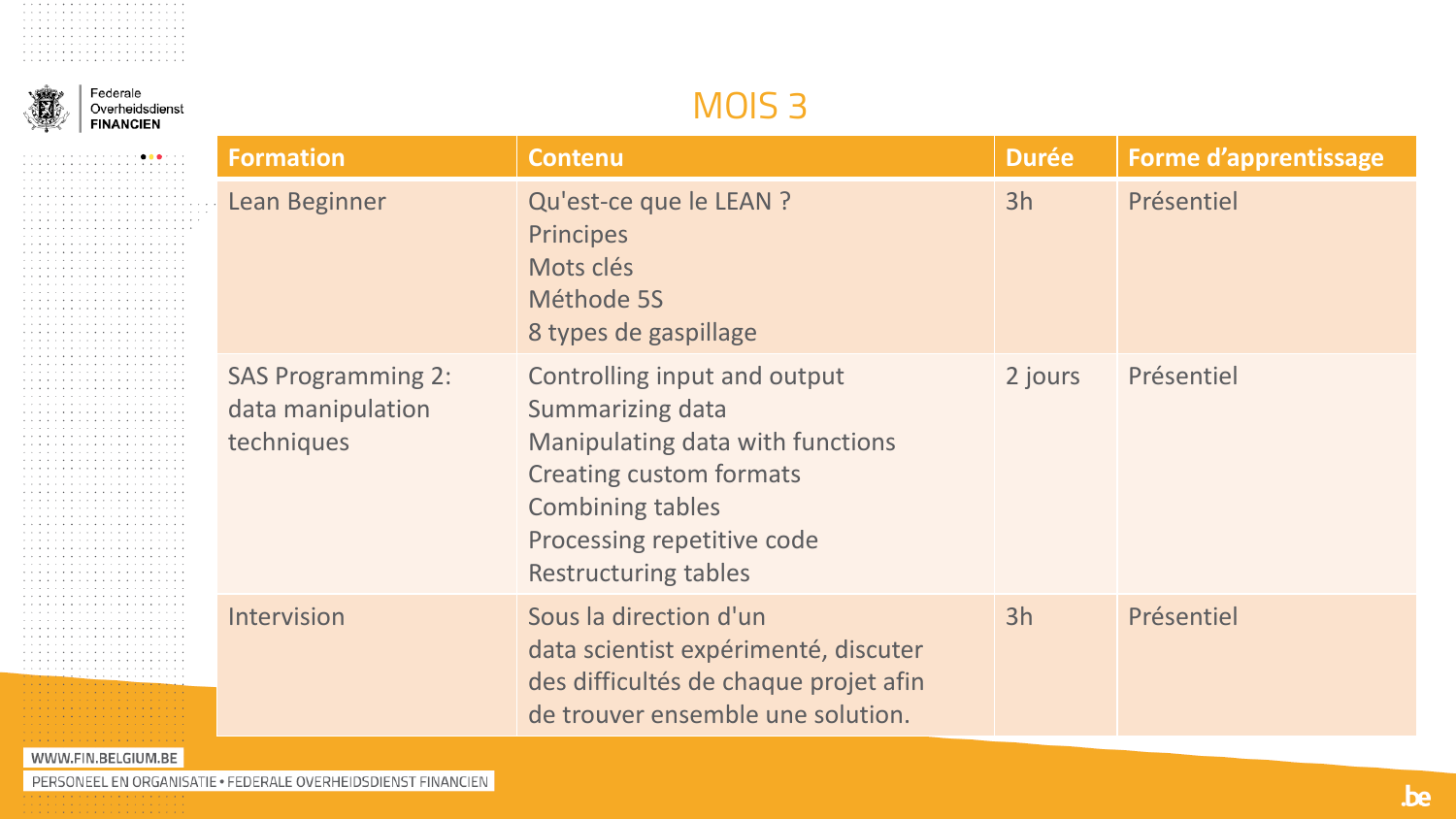

a construction of the construction of the construction of a construction of the contract of the construction of the  $\mathbf{v}_i \cdot \mathbf{v}_j \cdot \mathbf{v}_j \cdot \mathbf{v}_j \cdot \mathbf{v}_j \cdot \mathbf{v}_j \cdot \mathbf{v}_j \cdot \mathbf{v}_j \cdot \mathbf{v}_j \cdot \mathbf{v}_j \cdot \mathbf{v}_j \cdot \mathbf{v}_j \cdot \mathbf{v}_j \cdot \mathbf{v}_j \cdot \mathbf{v}_j \cdot \mathbf{v}_j \cdot \mathbf{v}_j \cdot \mathbf{v}_j \cdot \mathbf{v}_j \cdot \mathbf{v}_j \cdot \mathbf{v}_j \cdot \mathbf{v}_j \cdot \mathbf{v}_j \cdot \mathbf{v}_j \cdot \mathbf{$ . <u>. . . . . . . . . . . . . . . . .</u> والمتعاني والمتعارف والمتعارف والمتعارف والمتعارف a caracteristic and a caracteristic and a serie de la caractería de la caractería de

Federale Overheidsdienst **FINANCIEN** 

#### MOIS<sub>4</sub>

| ormation                     | <b>Contenu</b>                                             | <b>Durée</b> | Méthode d'apprentissage |
|------------------------------|------------------------------------------------------------|--------------|-------------------------|
| <b>SAS Macro Language 1:</b> | <b>SAS Macro Facility</b>                                  | 2 jours      | Présentiel              |
| <b>Essentials</b>            | Storing and processing text<br>Working with macro programs |              |                         |
|                              | Developing macro applications                              |              |                         |
|                              |                                                            |              |                         |

WWW.FIN.BELGIUM.BE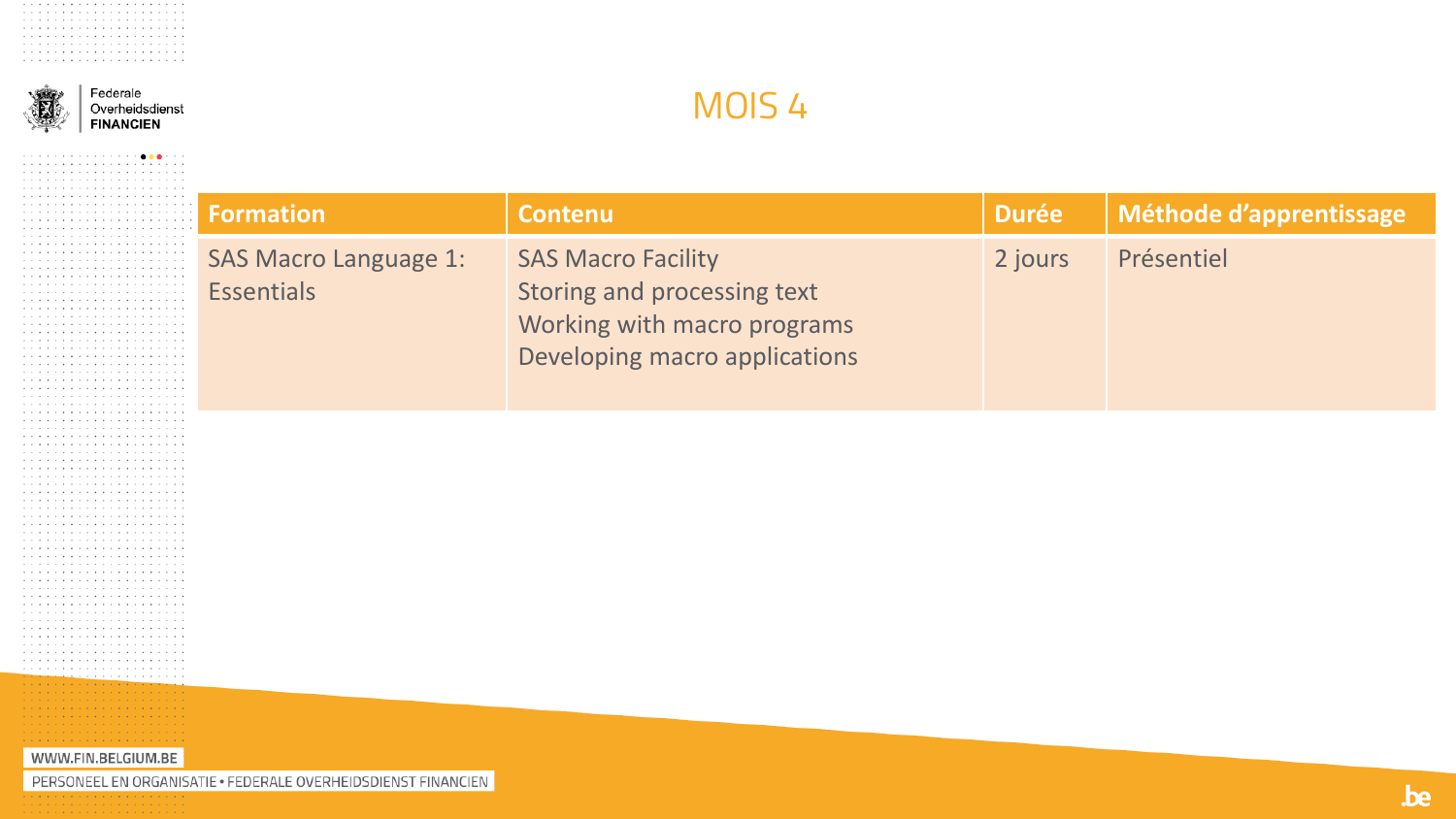

and a series of the contract of the contract of the contract of the contract of the contract of the contract of the contract of the contract of the contract of the contract of the contract of the contract of the contract o a construction of the contract of the construction of the  $\mathbf{v}_i \cdot \mathbf{v}_j \cdot \mathbf{v}_j \cdot \mathbf{v}_j \cdot \mathbf{v}_j \cdot \mathbf{v}_j \cdot \mathbf{v}_j \cdot \mathbf{v}_j \cdot \mathbf{v}_j \cdot \mathbf{v}_j \cdot \mathbf{v}_j \cdot \mathbf{v}_j \cdot \mathbf{v}_j \cdot \mathbf{v}_j \cdot \mathbf{v}_j \cdot \mathbf{v}_j \cdot \mathbf{v}_j \cdot \mathbf{v}_j \cdot \mathbf{v}_j \cdot \mathbf{v}_j \cdot \mathbf{v}_j \cdot \mathbf{v}_j \cdot \mathbf{v}_j \cdot \mathbf{v}_j \cdot \mathbf{$ المتحاج والمتحام والمتحاج والمتحاج والمتحاج والمتحاج a construction of the construction of the construction of the construction of the construction of the construction of the construction of the construction of the construction of the construction of the construction of the a serie de la caractería de la caractería de

Federale Overheidsdienst **FINANCIEN** 

### MOIS<sub>7</sub>

| <b>Formation</b>                                                     | <b>Contenu</b>                                                                                                                                                                                     | <b>Durée</b> | <b>Forme d'apprentissage</b> |
|----------------------------------------------------------------------|----------------------------------------------------------------------------------------------------------------------------------------------------------------------------------------------------|--------------|------------------------------|
| <b>SAS Programming 3:</b><br>advanced techniques<br>and efficiencies | <b>Efficient SAS Programming</b><br>Controlling I/O processing and memory<br><b>Accessing observations</b><br><b>DATA Step Arrays</b><br>DATA Step Hash and Hiter Objects<br><b>Combining data</b> | 3 jours      | Présentiel                   |

WWW.FIN.BELGIUM.BE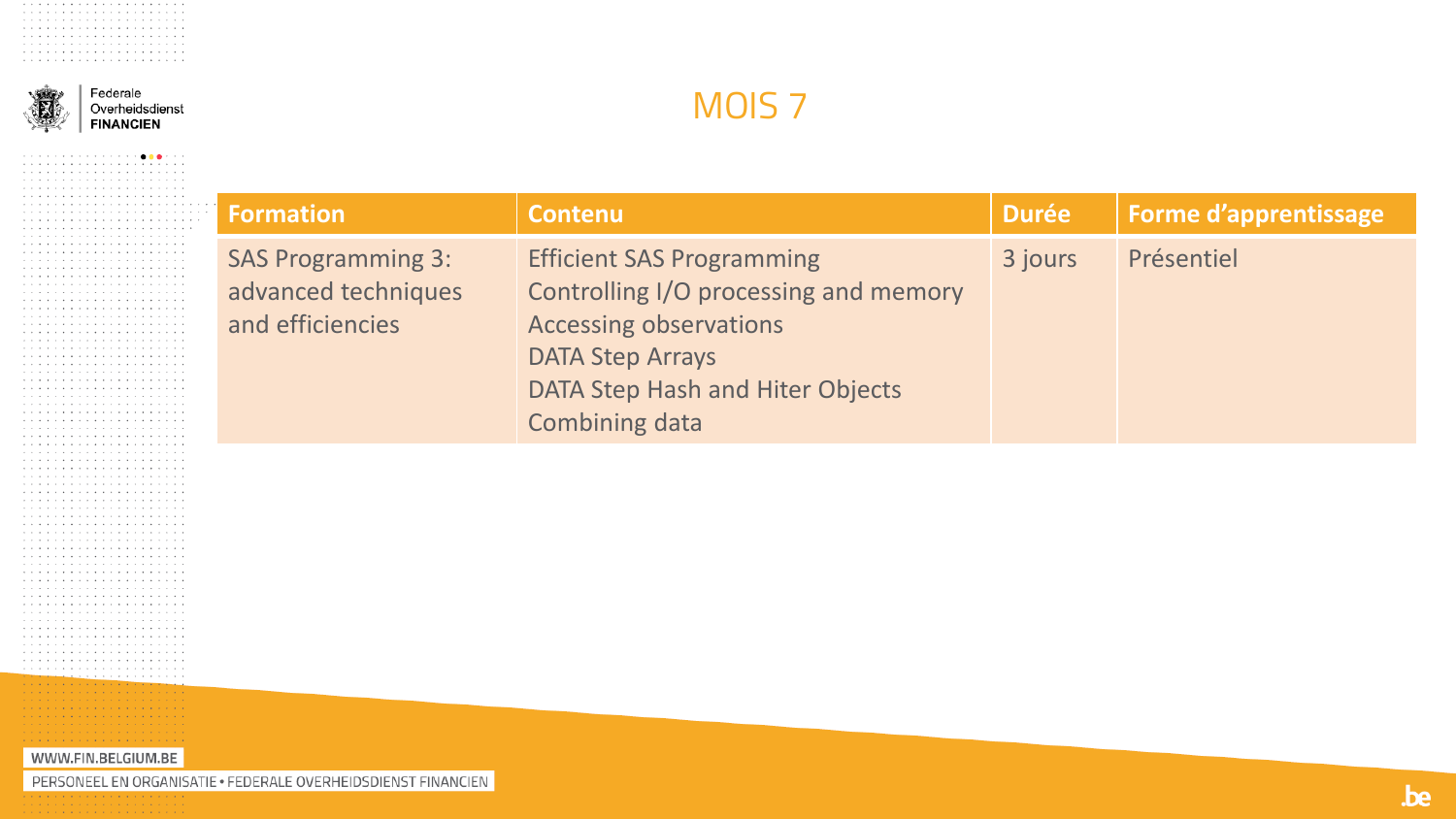

#### Federale Overheidsdienst **FINANCIEN**

### **MOIS8&9**

| <b>Formation</b>                                             | <b>Contenu</b>                                                                                                                                                                                                                                                                                                                                                                                    | <b>Durée</b> | <b>Forme d'apprentissage</b> |
|--------------------------------------------------------------|---------------------------------------------------------------------------------------------------------------------------------------------------------------------------------------------------------------------------------------------------------------------------------------------------------------------------------------------------------------------------------------------------|--------------|------------------------------|
| <b>SAS Visual Analytics 1 for</b><br><b>SAS Viya: basics</b> | Getting started with visual analytics<br>Preparing data in visual analytics<br>Analyzing data using SAS Visual Analytics<br>Designing reports with SAS Visual Analytics                                                                                                                                                                                                                           | 2 jours      | Présentiel                   |
| <b>SAS Visual Analytics 2 for</b><br>SAS Viya: advanced      | <b>SAS Visual Analytics Overview</b><br><b>Restructuring Data for Geographic Mapping</b><br><b>Restructuring Data for Forecasting</b><br><b>Restructuring Data for Network Analysis</b><br><b>Performing Path Analysis</b><br><b>Performing Text Analysis</b><br><b>Creating Advanced Data Items</b><br><b>Creating Advanced Filters</b><br>Using Parameters to Create Advanced<br><b>Reports</b> | 2 jours      | Présentiel                   |

#### . . . . . . . . . . . . . . . . . . WWW.FIN.BELGIUM.BE

والمتحاولة والمتحاولة والمتحاولة contractor and contract and contractor the second contract of the second second